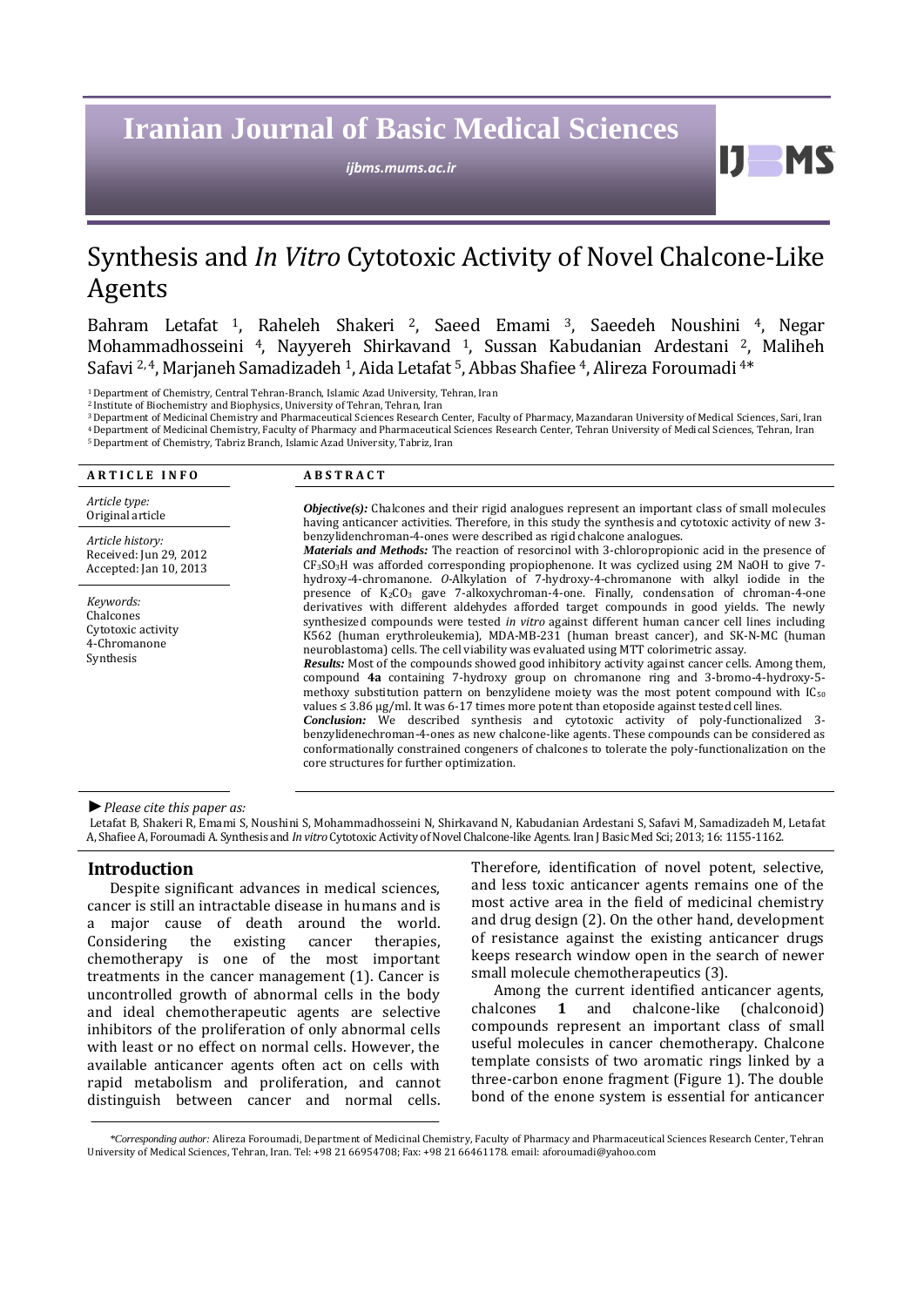



**Figure 1.** Chalcones **1** and chalcone-like compounds **2** and **3** represent an important class of small molecules useful as cytotoxic agents. Structure of target compounds **4a-e** and **5** were designed as new cytotoxic agents

activity of chalcone prototypes (4). The advantage of chalcones is the low propensity to interact with DNA and to decrease the risk of mutagenicity as a common side effect of current chemotherapeutic agents (5).

A literature survey revealed that the structural modifications of the chalcones mostly focused on the replacement of the phenyl rings with heterocyclic rings and poly-aromatic groups (6, 7), introduction of different substituents on the phenyl moieties (8, 9) and cyclization of the chalcone to give rigid analogs (10). As rigid analogs of chalcones, a series of 2 benzylidene-1-tetralones (**2**, Figure 1) were reported to exhibit promising cytotoxic activities against human Molt 4/C8 leukemia, CEM lymphoma and murine L1210 lymphoma cells (11, 12). Subsequently, 3-benzylidenechroman-4-ones (**3**, Figure. 1) in which the 4-methylene group of the 2 benzylidene-1-tetralones was replaced by an oxygen atom was synthesized and assessed for cytotoxic activity by Perjési *et al* (13). Their study revealed that a number of 3-benzylidenechroman-4-ones **3** exhibited greater cytotoxic activity than the corresponding 2-benzylidene-1-tetralones **2**. We therefore designed poly-functionalized 3 benzylidenechroman-4-ones **4** as new potential anticancer agents. Thus, in continuation of research program to find a novel anticancer drug (14-16) we describe here, the synthesis and cytotoxic activity of poly-substituted 3-(benzylidene)-4-chromanones **4a-e** and related benzylchromenone analogue **5** (Figure 1).

# **Materials and Methods**  *Chemistry*

All chemical reagents and solvents were purchased from Merck AG (Darmstadt, Germany). The target compounds were synthesized as outlined in Schemes 1 and 2. 7-Alkoxychroman-4-ones **9a,b** and polysubstituted benzaldehydes were prepared as literature methods (17, 18). Melting points were determined using Kofler hot stage apparatus and are uncorrected. The IR spectra were obtained on a Shimadzu 470 spectrophotometer (potassium bromide disks). NMR spectra were recorded using a Bruker 400 MHz spectrometer (Bruker Bioscience, Billerica, MA, USA) and chemical shifts are expressed as  $\delta$  (ppm) with tetramethylsilane (TMS) as internal standard.

# *General procedure for the synthesis of poly-substituted 3-(benzylidene)-4-chromanones 4a-e*

A solution of 7-substituted chroman-4-one (0.5 mmol) (19), substituted aldehyde (0.5 mmol) and HCl (1 ml) in ethanol (5 ml) was heated under reflux for 6 hr. The mixture was concentrated under reduced pressure and diluted with water (20 ml). The aqueous solution was extracted with ethyl acetate (3×30 ml) and the organic phase was concentrated under reduced pressure. The residue was crystallized from ethanol/chloroform to give compounds **4a–e**.

# 3*-(3-Bromo-4-hydroxy-5-methoxybenzylidene)-7 hydroxychroman-4-one(4a)*

Yield: 38%; mp: 122-124°C; IR (KBr, cm-1) ν<sub>max</sub>: 1670 (C=O). <sup>1</sup>H-NMR (CDCl3) δ: 3.88 (s, 3H, OCH3), 5.39 (d, 2H, H<sub>2</sub>-Chroman, *J* = 1.4 Hz), 6.32 (d, 1H, H<sub>8</sub>-Chroman, *J* = 2.2 Hz), 6.56 (dd, 1H, H<sub>6</sub>-Chroman, *J* = 8.6 and 2.2 Hz), 7.04 (s, 1H, Ar), 7.19 (s, 1H, Ar), 7.58 (s, 1H, =CH), 7.74 (d, 1H, H5-Chroman, *J* = 8.6 Hz), 10.11 (s, 1H, OH), 10.68 (s, 1H, OH). MS (m/z, %): 378 ([M+2]+, 100), 376 (M+, 100), 361 (89), 359 (90), 344 (63), 297 (43).

*3-(3-Bromo-4-hydroxy-5-methoxybenzylidene)-7 butoxychroman-4-one (4b)*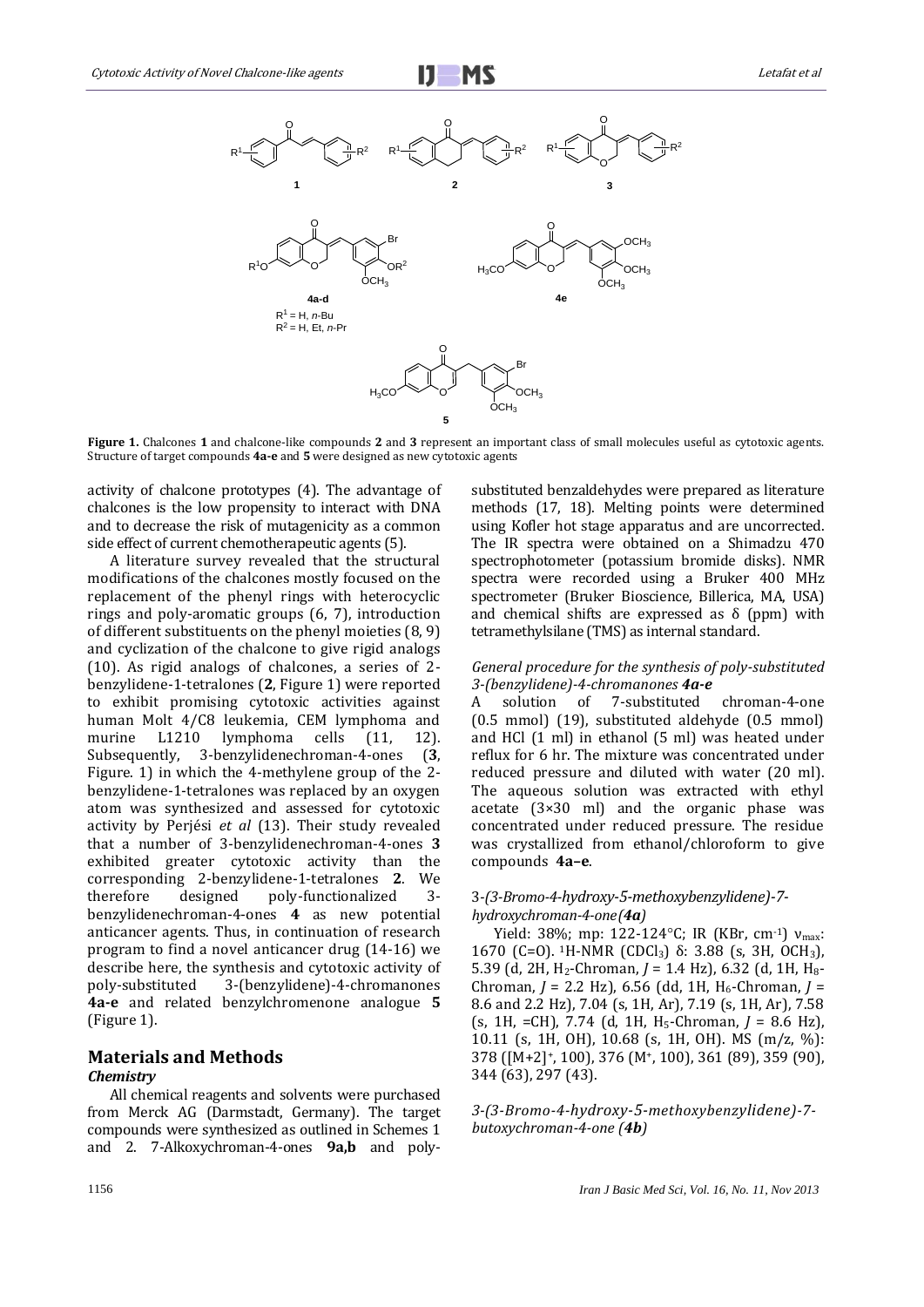Yield: 69%; m.p.: 134-136°C; IR (KBr, cm<sup>-1</sup>)  $v_{\text{max}}$ : 1606 (C=O); 1H-NMR (CDCl3) δ: 0.99 (t, 3H, CH3, *J* = 7.3Hz), 1.52 (sextet, 2H, CH2, *J* = 7.5 Hz), 1.79 (sextet, 2H, CH2, *J* = 6.5 Hz), 3.94 (s, 3H, OCH3), 4.01 (t, 2H, OCH2, *J* = 6.5 Hz), 5.34 (d, 2H, H2-Chroman, *J* = 2.3 Hz), 6.22 (s, 1H, OH), 6.39 (d, 1H, H8-Chroman, *J* = 2.3 Hz), 6.64 (dd, 1H,  $H_6$ -Chroman  $J = 6.4$  and 2.4 Hz) 6.77-6.79 (m, 1H, Ar), 7.04-7.07 (m, 1H, Ar), 7.70 (s, 1H, =CH), 7.95 (d, 1H, H5-Chroman, *J* = 8.8 Hz). MS  $(m/z, %): 434 ([M+2]+, 100), 432 (M+, 100), 415 (66),$ 402 (77), 400 (78), 354 (55).

## *3-(3-Bromo-4-ethoxy-5-methoxybenzylidene)-7 butoxychroman-4-one (4c)*

Yield: 32%; m.p.: 72-74°C; IR (KBr, cm<sup>-1</sup>)  $v_{\text{max}}$ : 1612 (C=O); 1H-NMR (CDCl3) δ: 0.92-1.04 (m, 3H, CH3), 1.43 (t, 3H, CH3, *J* = 7.0 Hz), 1.43-1.46 (m, 2H, CH2), 1.76-1.83 (m, 2H, CH2), 3.89 (s, 3H, OCH3), 3.99 (t, 2H, OCH2, *J* = 6.5 Hz), 4.13 (q, 2H, OCH2, *J* = 7.0 Hz), 5.33 (d, 2H, H2-Chroman, *J* = 1.8 Hz), 6.40 (d, 1H, H8- Chroman, *J* = 2.3 Hz), 6.64 (dd, 1H, H<sub>6</sub>-Chroman, *J* = 6.4 and 2.4 Hz), 6.79-6.81 (m, 1H, Ar), 7.04-7.07 (m,1H, Ar), 7.72 (s, 1H, =CH), 7.95 (d, 1H, H5- Chroman, *J* = 8.8 Hz). MS (m/z, %):462 ([M+2]+, 88), 460 (M+, 90), 447 (98), 445 (100), 398 (78), 383 (55).

# *3-(3-Bromo-5-methoxy-4-propoxybenzylidene)-7 butoxychroman-4-one (4d)*

Yield: 92%; m.p.: 59-61°C; IR (KBr, cm<sup>-1</sup>) ν<sub>max</sub>: 1612 (C=O); 1H-NMR (CDCl3) δ: 0.99 (t, 3H, CH3, *J* = 7.3 Hz), 1.08 (t, 3H, CH3, *J* = 7.4 Hz), 1.79 (sextet, 2H, CH2, *J* = 7.3 Hz), 1.85 (sextet, 2H, CH2, *J* = 7.4 Hz), 3.88 (s, 2H, CH2), 3.99-4.04 (m, 4H, 2CH2O), 5.32 (d, 2H, H2-Chroman, *J* = 1.8 Hz), 6.39 (d, 1H, H8-Chroman, *J* = 2.3 Hz), 6.64 (dd, 1H, H<sub>6</sub>-Chroman, *J* = 6.4 and 2.3 Hz), 6.79-6.81 (m, 1H, Ar), 7.04-7.06 (m, 1H, Ar), 7.70 (s, 1H, =CH), 7.95 (d, 1H, H5-Chroman, *J* = 8.8 Hz). MS (m/z, %): 476 ([M+2]+, 70), 474 (M+, 69), 461 (100), 459 (99), 416 (78), 397 (46).

#### *3-(3,4,5-Trimethoxybenzylidene)-7-methoxychroman-4 one (4e)*

Oily substance; Yield: 13%; IR (KBr, cm<sup>-1</sup>)  $v_{\text{max}}$ : 1669 (C=O). <sup>1</sup>H-NMR (CDCl<sub>3</sub>) δ: 3.83 (s, 3H, OCH<sub>3</sub>), 3.86 (s, 3H, OCH3), 3.90(s, 3H, OCH3), 3.92 (s, 3H, OCH3), 5.37 (d, 2H, H2-Chroman, *J* = 1.8 Hz), 6.40 (d, 1H, H<sub>8</sub>-Chroman, *J* = 2.3 Hz), 6.64 (dd, 1H, H<sub>6</sub>-Chroman, *J* = 8.8 and 2.2 Hz), 7.13 (s, 2H, Ar), 7.77 (s, 1H, =CH), 7.95 (d, 1H, H5-Chroman, *J* = 8.8 Hz). MS (m/z, %):356 (M+, 90), 341 (100), 326 (85), 312 (44), 281 (65).

#### *Preparation of 3-(3-bromo-4,5-dimethoxybenzyl)-7 methoxy-4H-chromen-4-one (5)*

A solution of 7-methoxychroman-4-one (0.5 mmol), 3-bromo-4,5-dimethoxybenzaldehyde (0.5 mmol) and HCl (1 ml) in ethanol (5 ml) was refluxed for 6 hr. After completion of the reaction, the mixture

*Iran J Basic Med Sci, Vol. 16, No. 11, Nov 2013* 1157

was concentrated under reduced pressure and diluted with water (20 ml). The aqueous solution was extracted with ethyl acetate (3×30 ml) and the organic phase was concentrated under reduced pressure. The residue was mixed with rhodium (III) chloride (20 mg), and EtOH-H<sub>2</sub>O (80:20, 2 ml) and the mixture was refluxed for 20 min. After completion of the reaction, the mixture was concentrated under reduced pressure and the residue was purified using a short silica gel column to give compound **5**. Oily substance; Yield: 70%; IR (KBr, cm<sup>-1</sup>) ν<sub>max</sub>: 1668 (C=0). <sup>1</sup>H-NMR (CDCl<sub>3</sub>) δ: 3.87 (s, 3H, OCH3), 3.91 (s, 3H, OCH3), 3.92 (s, 3H, OCH3), 5.33 (d, 2H, CH<sub>2</sub>benzylic, *J* = 1.9Hz), 6.42 (d, 1H, H<sub>8</sub>-Chroman, *J* = 2.4 Hz), 6.66 (dd, 1H, H6-Chroman, *J* = 8.8 and 2.4 Hz), 6.81 (s, 1H, Ar), 7.06 (s, 1H, Ar), 7.72 (s, 1H, =CH chromene), 7.97 (d, 1H, H5-Chroman, *J*= 8.8 Hz). MS (m/z,%):406 ([M+2]+, 74), 404 (M+, 76), 391 (100), 389 (100), 369 (77), 326 (56).

#### *Cytotoxicity assay*

The *in vitro* cytotoxic activity of each synthesized compounds **4a-e** and **5** was evaluated against K562 (human erythroleukemia), MDA-MB-231 (humanbreast cancer), and SK-N-MC (human neuroblastoma) cells using MTT colorimetric assay according to the previously published protocol (20). Cancer cells were grown in RPMI-1640 medium supplemented with 10% heat-inactivated fetal calf serum (Gibco BRL), 100 μg/ml streptomycin and 100 U/ml penicillin at 37°C in a humidified atmosphere with  $5\%$  CO<sub>2</sub> in air.

Briefly, each cell line in log-phase of growth was harvested by trypsinization, resuspended in complete growth medium to give a total cell count of 5×10<sup>4</sup> cells/ml. Then, 195 µl of the cell suspension was seeded into the wells of 96-well plates (Nunc, Denmark). The plates were incubated overnight in a humidified air atmosphere at 37°C with 5% CO<sub>2</sub>. After overnight incubation,  $5 \mu l$  of the media containing various concentrations of the compounds was added per well in triplicate (final concentration 1, 5, 10 and 20 µg/ml). The plates were incubated for further 24 hr. The final concentration of DMSO in the highest concentration of the applied compounds was 0.1%. In each plate, there were three control wells (cells without test compounds) and three blank wells (the medium with 0.1% DMSO) for cell viability. Etoposide was used as positive control for cytotoxicity. After treatment, the medium was removed and 200 µl phenol red-free medium containing MTT (1 mg/ml), was added to wells, followed by 4 hr of incubation. After incubation, the culture medium was then replaced with 100 µl of DMSO and the absorbance of each well was measured by using a microplate reader at 570 nm. For each compound, the concentration causing 50% cell growth inhibition  $(IC_{50})$  were compared to the control was calculated from concentration-response curves by regression analysis.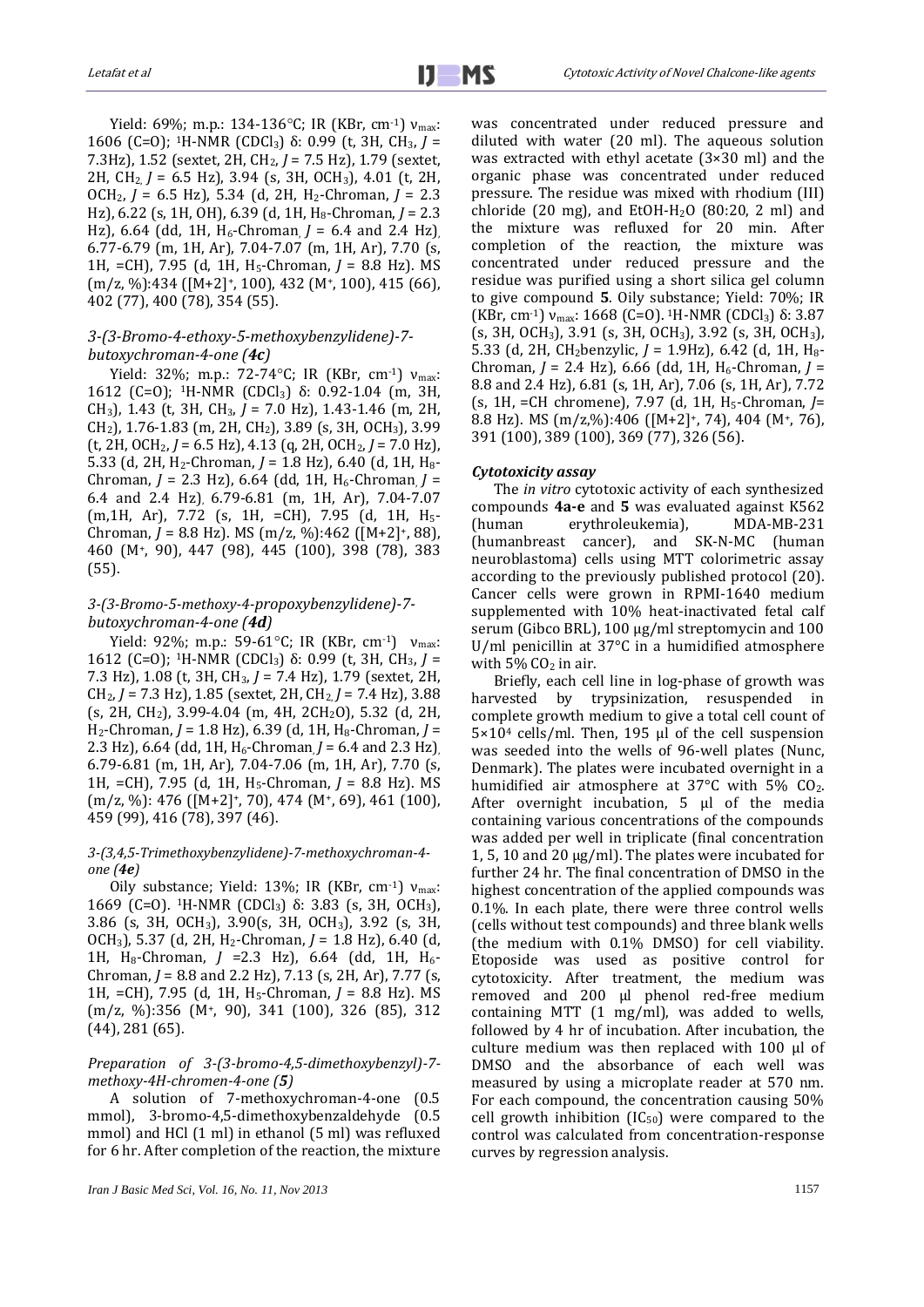

#### *Acridine orange/ethidium bromide staining method*

MDA-MB-231 cells were treated with  $IC_{50}$ concentration of compound **4a**, etoposide as positive control and 1% DMSO as negative control for 24 hr. Cells were washed with PBS and one microlitre of acridine orange/ethidium bromide mixture (100 µg/ml AO and 100 µg/ml EB in PBS) was mixed with 9 μl of cell suspension on a clean microscope slide. The suspension was immediately examined by fluorescence microscopy. Acridine orange is taken up by both living and dead cells and emits green fluorescence as a result of intercalation in doublestranded DNA. Ethidium bromide is taken up only by dead cells and emits red fluorescence by intercalation into DNA.

was prepared as illustrated in Scheme 1 by using reported method (17). The reaction of resorcinol (**6**) with 3-chloropropionic acid in the presence of trifluoromethane sulfonic acid gave 3-chloro-1-(2,4 dihydroxyphenyl)propan-1-one (**7**) which was cyclized using 2M NaOH to give 7-hydroxy-4 chromanone (**8**). Compound **8** was alkylated by iodoalkane in the presence of potassium carbonate in DMF to furnish 7-alkoxychroman-4-one **9a,b**. Condensation of compound **8** or **9a,b** with suitable aldehydes in the presence of HCl gave the corresponding target compounds **4a-e**. Condensation of 7-methoxychroman-4-one with 3-bromo-4,5 dimethoxybenzaldehyde and subsequent treatment with rhodium (III) chloride and EtOH-H2O gave the 3-benzylchromene-4-one derivative **5** (Scheme 2).

# **Results**

# *Chemistry*

The key intermediate 7-hydroxychroman-4-one (**8**)

**Table 1.** Cytotoxic activity (IC50, µg/ml) of compounds **4a-e** and **5** against different cell lines in comparison with etoposide

| Compound       | Structure                            | K562            | MDA-MB-231       | SK-N-MC         |
|----------------|--------------------------------------|-----------------|------------------|-----------------|
| 4a             | O<br>OMe<br>HC<br>OH<br>Br           | $1.85 \pm 1.32$ | $3.86 \pm 0.78$  | $2.96 \pm 0.41$ |
| 4 <sub>b</sub> | OMe<br><b>BuC</b><br>ЮH<br>Br        | $5.1 \pm 1.5$   | $6.2 \pm 4.7$    | $4.9 \pm 0.9$   |
| 4c             | O<br>.OMe<br><b>BuC</b><br>OEt<br>Br | $8.0 \pm 3.2$   | $>50\,$          | $21.3 \pm 7.3$  |
| 4d             | OMe<br><b>BuC</b><br>`OPr<br>Br      | $22.7 \pm 13.3$ | $>50\,$          | $>50$           |
| $4\mathrm{e}$  | ဂူ<br>OMe<br>MeO<br>OMe<br>OMe       | $4.92 \pm 1.12$ | $11.66 \pm 2.74$ | $4.75 \pm 0.41$ |
| ${\bf 5}$      | ö<br>OMe<br>MeO<br>OMe<br>Br         | $7.62 \pm 1.41$ | $10.05 \pm 5.06$ | $5.17 \pm 0.99$ |
| Etoposide      |                                      | $31.5 \pm 9.2$  | $23.2 \pm 3.4$   | $21.9 \pm 1.9$  |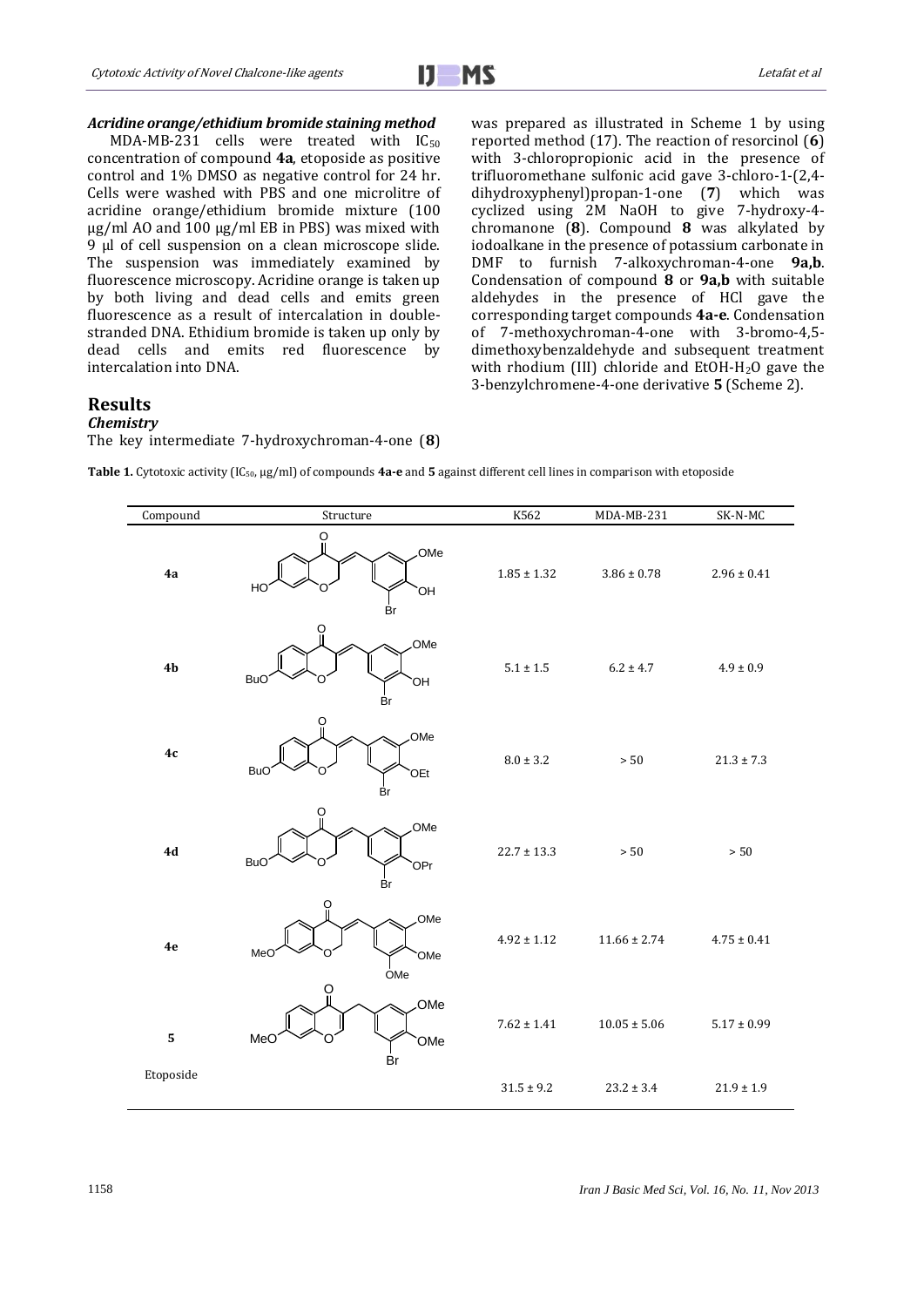

**Scheme 1.** Synthesis of key intermediate **8**.Reagents and *conditions:* (a) 3-chloropropionic acid, CF<sub>3</sub>SO<sub>3</sub>H (3 equiv), 80°C, 30 min; (b) 2.0 M NaOH



**Scheme 2.** Synthesis of designed compounds **4a-e** and **5**. *Reagents*  and conditions: (a) appropriate alkyl iodide, K<sub>2</sub>CO<sub>3</sub>, DMF; (b) appropriate aldehyde, HCl, EtOH; (c) rhodium (III) chloride, H2O

#### *Cytotoxic activity*

The *in vitro* cytotoxic activity of synthesized compounds **4a-e** and **5** was evaluated against three human cancer cell lines including K562 (human

erythroleukemia), MDA-MB-231 (human breast cancer), and SK-N-MC (human neuroblastoma) cells (Figures 2, 3, 4).

In order to determine the concentration required achieving a 50% inhibition of cells induced by each compound, the dose response curve was plotted. The results of cytotoxic assay were mentioned as  $IC_{50}$ (µg/ml) of compounds in comparison with standard anti-cancer drug etoposide in Table 1.

Overall, it is clear that compounds **4a**, **4b**, **4e** and **5** have good cytotoxic activity against tested cancer cell lines. Their  $IC_{50}$  values were in the range of 1.85-11.7 µg/ml, while the standard drug etoposide had IC<sub>50</sub> values between 21.9 and 31.5  $\mu$ g/ml was less active compared with the mentioned compounds. The activity of the most potent compound **4a** was 6- 17 times more than that of etoposide.

#### *Acridine orange/ethidium bromide staining test*

To determine whether the cytotoxicity of compounds was due to the induction of apoptosis, we assessed the morphology of MDA-MB-231 detached cells in the presence of compound **4a** (the most active compound against MDA-MB-231 cell line) and etoposide with the acridine orange/ethidium bromide staining and fluorescence microscopy. Results showed that the synthetic compound **4a** has growth-inhibitory effects on MDA-MB-231 cells due to the induction of apoptosis. As shown in Figure 5, viable cells showed bright green nucleus due to the staining with acridine orange and also apoptotic cells are stained orange-red by ethidium bromide.



Figure 2. Cytotoxic effects of compounds on MDA-MB-231 cell line. Cell viability assays using MDA-MB-231 cells treated with increasing doses of etoposide (10, 15, 20 and 30 µg/ml) and synthesized compounds (0.5, 1, 5, and 10 µg/ml). \**P*<0.05 compared to DMSO controltreated MDA-MB-231 cells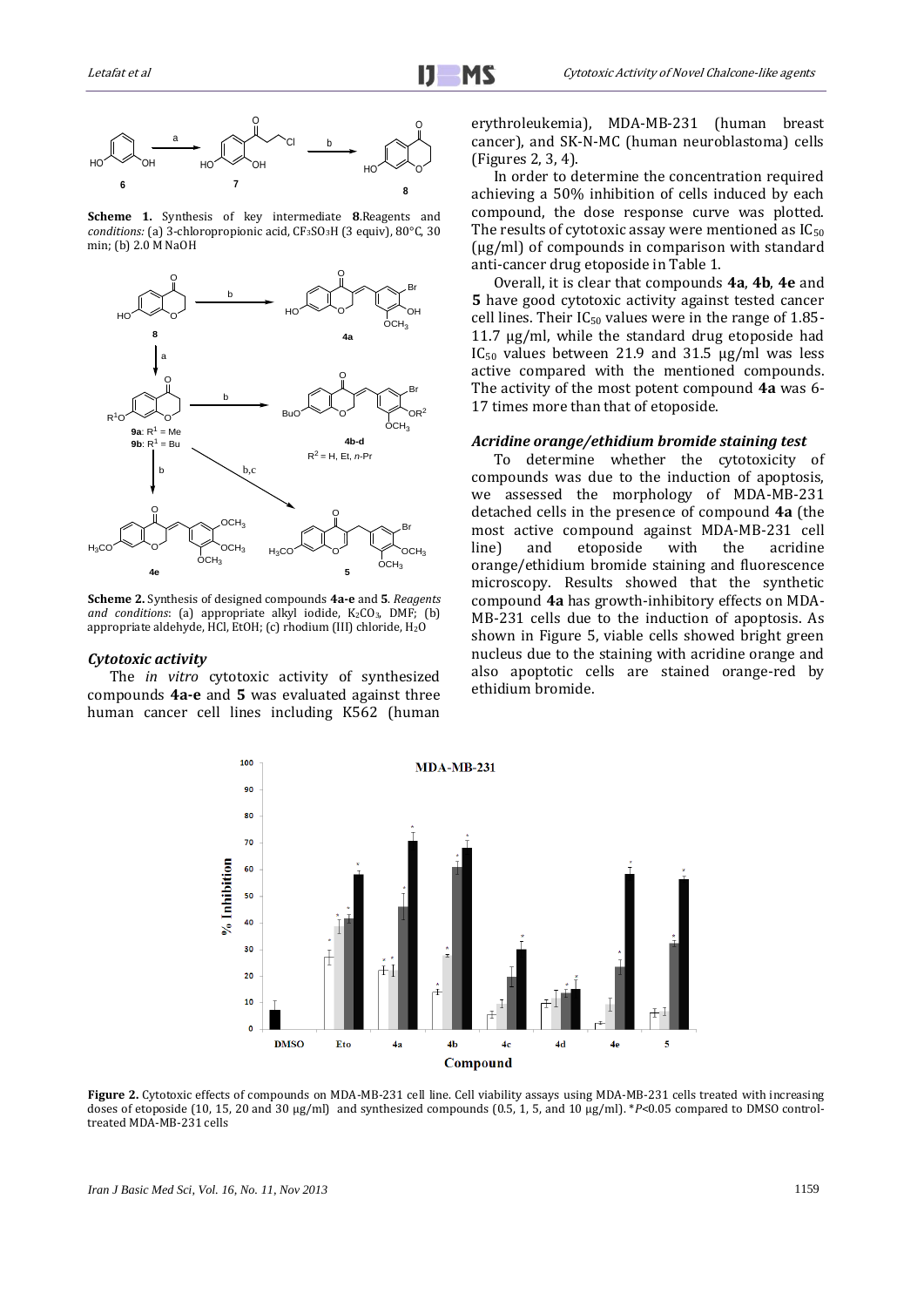

Figure 3. Cytotoxic effects of compounds on K562 cell line. Cell viability assays using K562 cells treated with increasing doses of etoposide (10, 15, 20 and 30 µg/ml) and synthesized compounds (0.5, 1, 5, and 10 µg/ml). \**P*<0.05 compared to DMSO control-treated K562 cells



**Figure 4.** Cytotoxic effects of compounds on SK-N-MC cell line. Cell viability assays using SK-N-MC cells treated with increasing doses of etoposide (10, 15, 20 and 30 µg/ml) and synthesized compounds (0.5, 1, 5, and 10 µg/ml). \**P*<0.05 compared to DMSO control-treated SK-N-MC cells



**Figure 5.** Acridine orange/ethidium bromide fluorescent staining of MDA-MB-231 cells for determine apoptosis: (a) DMSO 1% as control; (b) cells treated with IC<sup>50</sup> concentration of compound **4a** (c) cells treated with IC50 concentration of etoposide as positive control for 24 hr. White arrow indicates live cells and dashed arrow indicates apoptotic cells. The images of cells were taken with a fluorescence microscope at 400×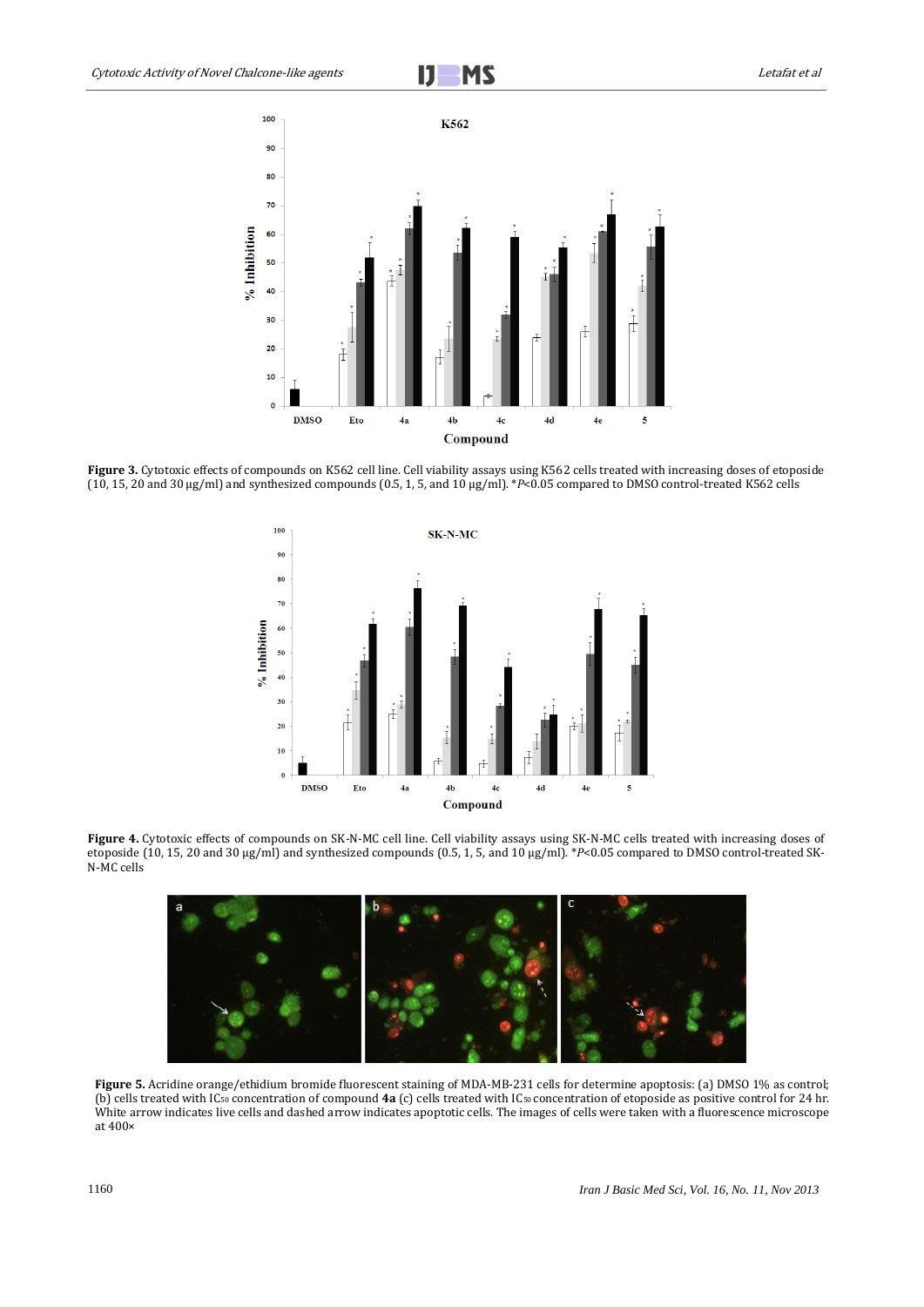# **Discussion**

In this study, we have introduced the polyfunctionalized 3-benzylidenechroman-4-onesas as new chalcone-like cytotoxic agents. These compounds may be considered as conformationally constrained congeners of chalcones that tolerated poly-functionalization on their core structures for optimization. Although 7-butoxy compound **4b** containing phenolic hydroxy group exhibited good activity against all cell lines (IC<sub>50</sub> values  $\leq 6.2 \text{ µg}$ ) mL), other 7-butoxychromanone derivatives **4c** and **4d** showed relatively less or no cytotoxic activity. Thus, it was demonstrated that the *O*-alkyaltion of 4 hydroxybenzylidene moiety diminishes the activity especially against MDA-MB-231 cells. The comparison of the inhibitory activity of 7 hydroxylated compound **4a** and 7-butoxy analogue **4b** revealed that free OH at 7-position of chromanone ring is more favorable. Besides from mixed-functional compounds **4a-d**, the polymethoxylated compound **4e** exhibited significant growth inhibitory against tested cell lines. The mentioned activities against human erythroleukemia (K562) and human neuroblastoma (SK-N-MC) cells were identical (IC<sub>50</sub>s  $\approx$  5 µg/ml). Also, this compound was as potent as compound **4b** against K562 and SK-N-MC cell lines. In the present report it was found that, compound **5** which distinguished from other compounds by having 2,3-endocyclic double bond instead of 3-exocyclic double bond showed good cytotoxic activity at least two times better than etoposide. Many of the chalcone-like compounds with various structures have been studied previously for their cytotoxic activities. However, our present understanding of the relationships between their chemical structures and anticancer properties is still very limited. The structural modifications of the chalcones mostly focused on alteration of the phenyl rings along with their substituents (6-9), and conformational restriction of the chalcone to give rigid cyclic analogs (10). A series of 2-benzylidene-1 tetralones **2** were reported as rigid analogs of chalcones with promising cytotoxic activities against human Molt 4/C8 leukemia, CEM lymphoma, and murine L1210 lymphoma cells (11, 12). Recently, Perjési *et al* designed 3-benzylidenechroman-4-ones **3** as oxygen analogs of 2-benzylidene-1-tetralones **2**. It was shown that a number of 3 benzylidenechroman-4-ones **3** exhibited greater cytotoxic activity than the corresponding 2 benzylidene-1-tetralones **2** (13). In the current study, we investigated the cytotoxic effect of polyoxygenated 3-benzylidenechroman-4-ones as new chalcone-like agents. Our results demonstrated that 7-hydroxy group on chromanone ring and 3-bromo-4-hydroxy-5-methoxy on benzylidene is a good pattern for structural optimization of 3 benzylidenechroman-4-one core structure.

#### **Conclusion**

We described the synthesis and cytotoxic<br>activity of poly-functionalized 3of poly-functionalized 3benzylidenechroman-4-ones **4** as new chalcone-like agents. These compounds can be considered as conformationally constrained congeners of chalcones that tolerated poly-functionalization on their core structures. The most of compounds showed good inhibitory activity against different cancer cell lines. Among them, compound **4a** containing 7-hydroxy group on chromanone ring and 3-bromo-4-hydroxy-5-methoxy substitution pattern on benzylidene moiety was the most potent compound with  $IC_{50}$  values  $\leq$  3.86 µg/ml. It was 6-17 times more potent than etoposide against tested cell lines.

## **Acknowledgment**

This work was financially supported by grants from Central Tehran Branch, Islamic Azad University and Iran National Science Foundation (INSF), Iran.

#### **References**

1. Harrison M, Holen K, Liu G. Beyond taxanes: a review of novel agents that target mitotic tubulin and microtubules, kinases, and kinesins. Clin Adv Hematol Oncol 2009; 7:54–64.

2. Eckhardt S: Recent progress in the development of anticancer agents. Curr Med Chem-Anti-Cancer Agents 2002; 2:419–439.

3. Sierra JR, Cepero V, Giordano S. Molecular mechanisms of acquired resistance to tyrosine kinase targeted therapy. Mol Cancer 2010; 9:75–88.

4. Hinnen P, Eskens FA. Vascular disrupting agents in clinical development. Br J Cancer 2007; 96:1159–1165. 5. Dimmock JR, Elias DW, Beazely MA, Kandepu NM. Bioactivities of chalcones. Curr Med Chem 1999; 6:1125–1149.

6. Shi H-B, Zhang S-J, Ge Q-F, Guo D-W, Cai C-M, Hu W-X. Synthesis and anticancer evaluation of thiazolyl– chalcones. Bioorg Med Chem Lett 2010; 20:6555–6559. 7. Firoozpour L, Edraki N, Nakhjiri M, Emami S, Safavi M, Ardestani SK, *et al.* Cytotoxic activity evaluation and QSAR study of chromene-based chalcones. Arch Pharm Res 2012; 35:2117-2125.

8. Go ML*,* Wu X*,* Liu X. Chalcones: An update on cytotoxic and chemoprotective properties*.* Curr Med Chem 2005; 12*:*483*–*499*.*

9. Aryapour H, Riazi GH, Foroumadi A, Ahmadian S, Shafiee A, Karima O, *et al.* Biological evaluation of synthetic analogues of curcumin: chloro-substituted-2' hydroxychalcones as potential inhibitors of tubulin polimerization and cell proliferation. Med Chem Res 2011; 20:503–510.

10. Shan Y*,* Zhang J*,* Z Liu*,* M Wang*,* Dong Y. Developments of combretastatin A-4 derivatives as anticancer agents. Curr Med Chem 2011; 18*:*523*–*538.

11. Dimmock JR*,* Kandepu NM*,* Zanarali AJ*,* Kowalchuk TP*,* Motagabahalli N*,* Quail JW*, et al.* Conformational and quantitative structure-activity relationship study of cytotoxic 2-arylidenebenzocycloalkanones*.* J Med Chem 1999*;* 42*:*1358*–*1366.